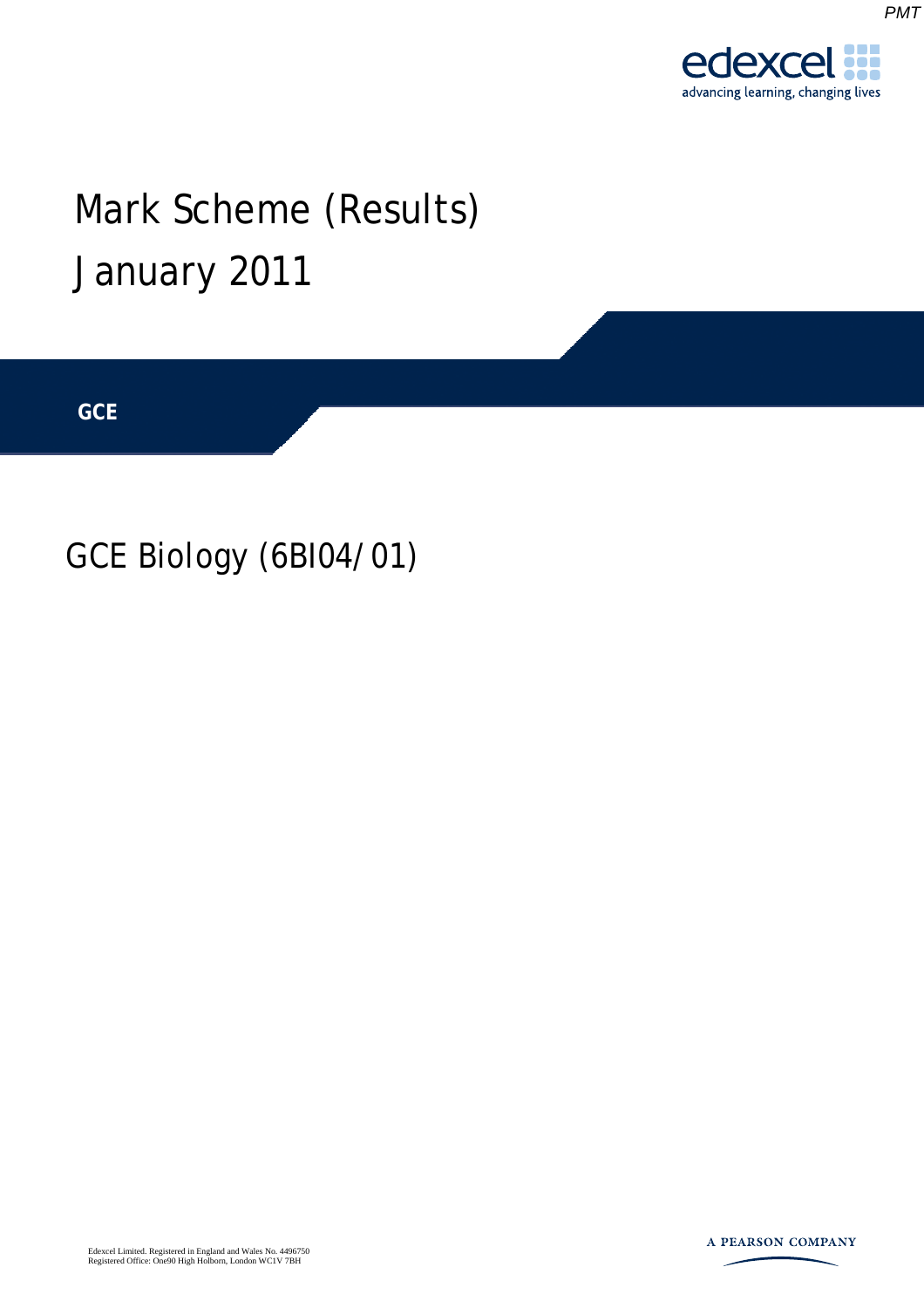*PMT*

 Edexcel is one of the leading examining and awarding bodies in the UK and throughout the world. We provide a wide range of qualifications including academic, vocational, occupational and specific programmes for employers.

Through a network of UK and overseas offices, Edexcel's centres receive the support they need to help them deliver their education and training programmes to learners. For further information, please call our GCE line on 0844 576 0025, our GCSE team on 0844 576 0027, or visit our website at www.edexcel.com.

If you have any subject specific questions about the content of this Mark Scheme that require the help of a subject specialist, you may find our Ask The Expert email service helpful.

Ask The Expert can be accessed online at the following link:

http://www.edexcel.com/Aboutus/contact-us/

Alternatively, you can speak directly to a subject specialist at Edexcel on our dedicated Science telephone line: 0844 576 0037

January 2011 Publications Code UA026140

All the material in this publication is copyright © Edexcel Ltd 2011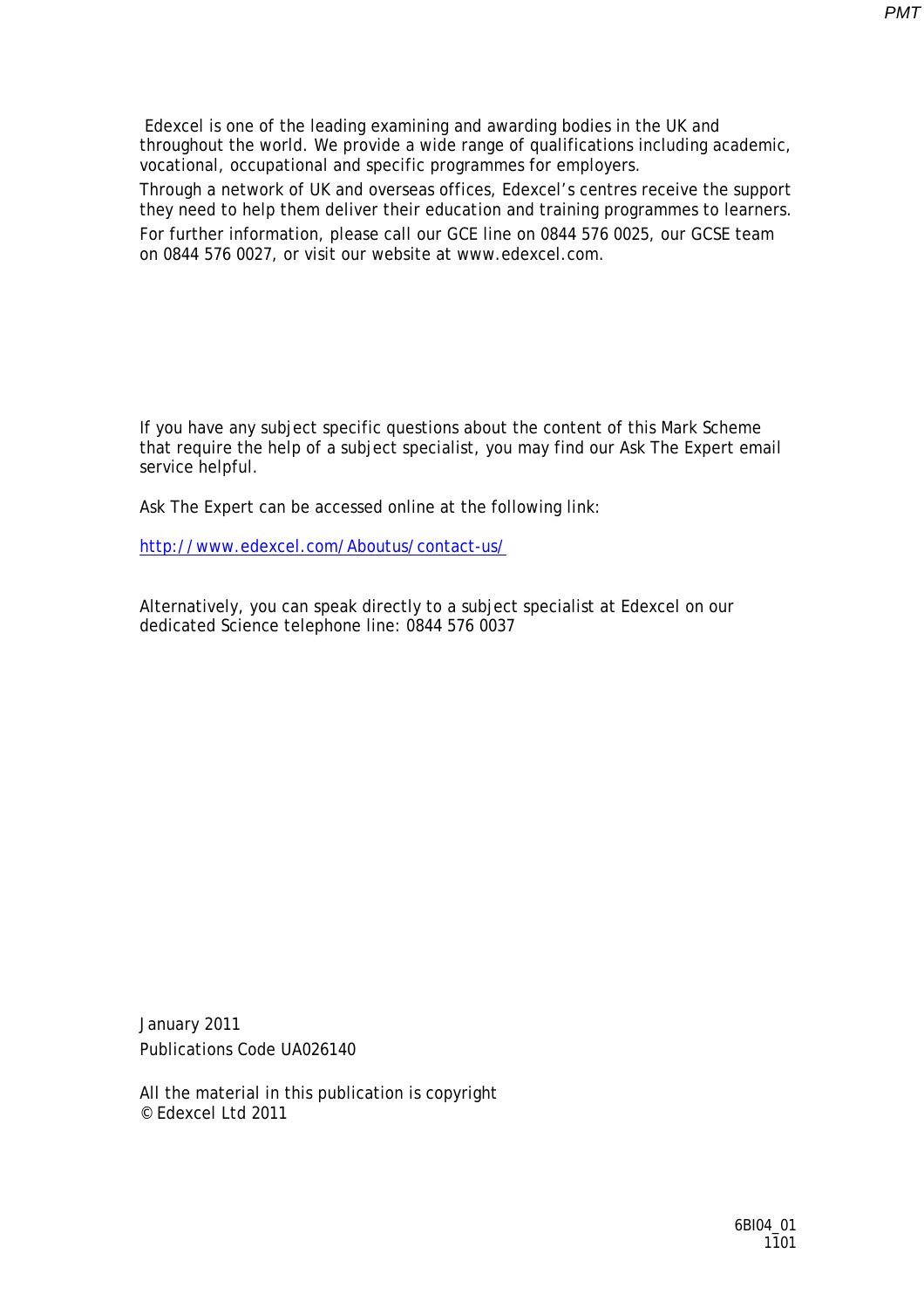### **General Marking Guidance**

- All candidates must receive the same treatment. Examiners must mark the first candidate in exactly the same way as they mark the last.
- Mark schemes should be applied positively. Candidates must be rewarded for what they have shown they can do rather than penalised for omissions.
- Examiners should mark according to the mark scheme not according to their perception of where the grade boundaries may lie.
- There is no ceiling on achievement. All marks on the mark scheme should be used appropriately.
- All the marks on the mark scheme are designed to be awarded. Examiners should always award full marks if deserved, i.e. if the answer matches the mark scheme. Examiners should also be prepared to award zero marks if the candidate's response is not worthy of credit according to the mark scheme.
- Where some judgement is required, mark schemes will provide the principles by which marks will be awarded and exemplification may be limited.
- When examiners are in doubt regarding the application of the mark scheme to a candidate's response, the team leader must be consulted.
- Crossed out work should be marked UNLESS the candidate has replaced it with an alternative response.

#### **Quality of Written Communication**

Questions which involve the writing of continuous prose will expect candidates to:

- write legibly, with accurate use of spelling, grammar and punctuation in order to make the meaning clear
- select and use a form and style of writing appropriate to purpose and to complex subject matter
- organise information clearly and coherently, using specialist vocabulary when appropriate.
- Full marks will be awarded if the candidate has demonstrated the above abilities.
- Questions where QWC is likely to be particularly important are indicated (QWC) in the mark scheme, but this does not preclude others*.*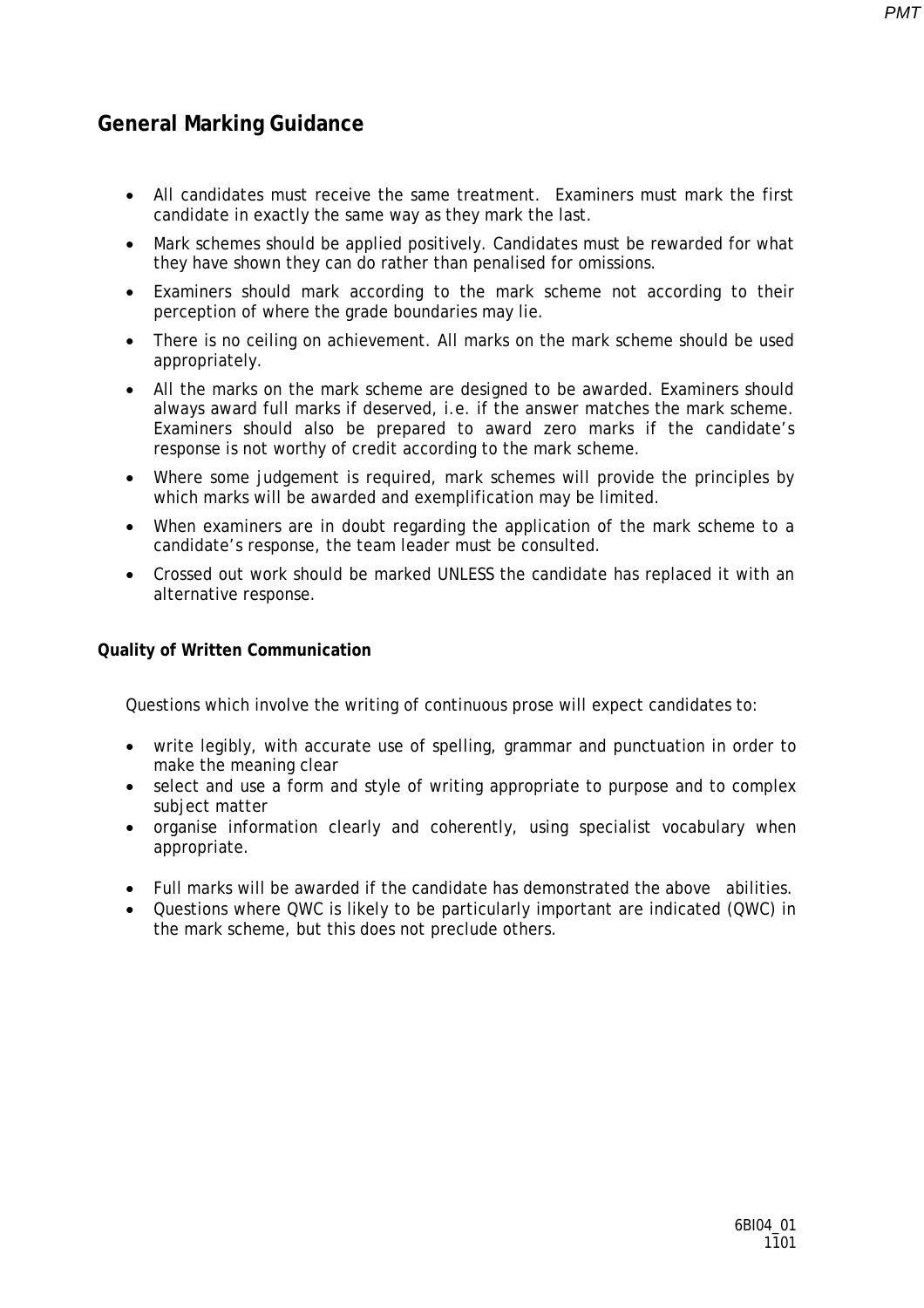## GENERAL INFORMATION

The following symbols are used in the mark schemes for all questions:

| Symbol             | Meaning of symbol                                                                                                                              |
|--------------------|------------------------------------------------------------------------------------------------------------------------------------------------|
| ; semi colon       | Indicates the end of a marking point                                                                                                           |
| Eq                 | Indicates that credit should be given for other correct<br>alternatives to a word or statement, as discussed in the<br>Standardisation meeting |
| / oblique          | Words or phrases separated by an oblique are alternatives<br>to each other                                                                     |
| {} curly brackets  | Indicate the beginning and end of a list of alternatives<br>(separated by obliques) where necessary to avoid<br>confusion                      |
| () round brackets  | Words inside round brackets are to aid understanding of<br>the marking point but are not required to award the point                           |
| [] square brackets | Words inside square brackets are instructions or quidance<br>for examiners                                                                     |
| $[CE]$ or $[TE]$   | Consecutive error / transferred error                                                                                                          |

#### **Crossed out work**

If a candidate has crossed out an answer and written new text, the crossed out work can be ignored. If the candidate has crossed out work but written no new text, the crossed out work for that question or part question should be marked, as far as it is possible to do so.

#### **Spelling and clarity**

In general, an error made in an early part of a question is penalised when it occurs but not subsequently. The candidate is penalised once only and can gain credit in later parts of the question by correct reasoning from the earlier incorrect answer.

No marks are awarded specifically for quality of language in the written papers, except for the essays in the synoptic paper. Use of English is however taken into account as follows:

• the spelling of technical terms must be sufficiently correct for the answer to be unambiguous e.g. for amylase, 'ammalase' is acceptable whereas 'amylose' is not e.g. for glycogen, 'glicojen' is acceptable whereas 'glucagen' is not e.g. for ileum, 'illeum' is acceptable whereas 'ilium' is not e.g. for mitosis, 'mytosis' is acceptable whereas 'meitosis' is not

- candidates must make their meaning clear to the examiner to gain the mark.
- a correct statement that is contradicted by an incorrect statement in the same part of an answer gains no mark – irrelevant material should be ignored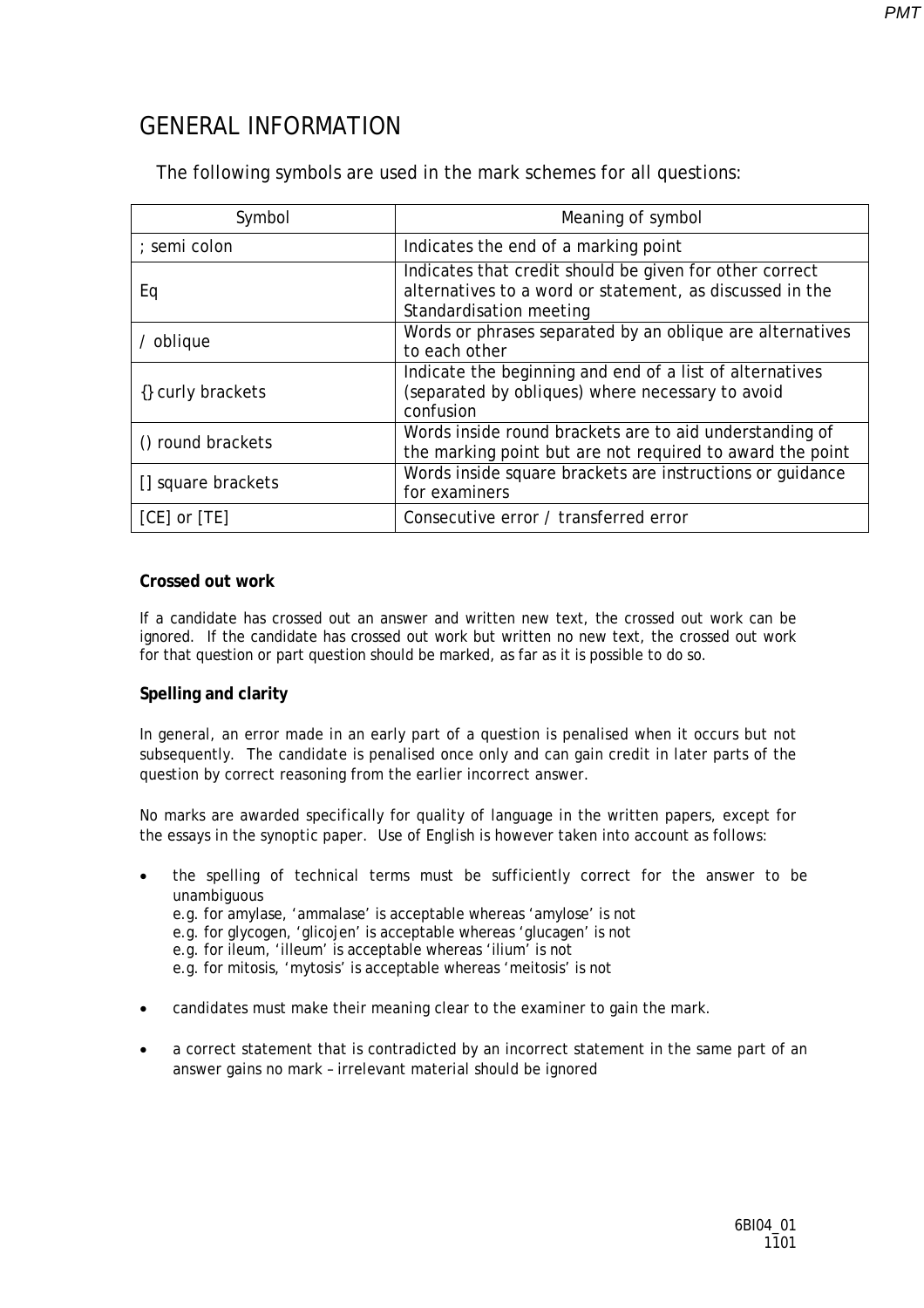| <b>Question</b><br>Number | Answer | Mark |
|---------------------------|--------|------|
| 1(a)(i)                   | B      | (1)  |

| Question<br>Number | Answer | Mark |
|--------------------|--------|------|
| 1(a)(ii)           | $D$ ;  | 71   |

| Question<br>Number | Answer | Mark |
|--------------------|--------|------|
| 1(a)(iii)          | $D$ ;  | (1)  |

| Question<br><b>Number</b> | Answer                                                                                    | Mark       |
|---------------------------|-------------------------------------------------------------------------------------------|------------|
| 1(b)(i)                   | 1. idea of carbon fixation produces {GP / eq}                                             |            |
|                           | 2. (product) is converted to {starch / sugar /<br>eq:                                     |            |
|                           | 3. {faster / eq} C-fixation means faster<br>{sugar / starch / eq} production / eq ;       |            |
|                           | 4. reference to rate of {growth /<br>development} depends on rate of carbon<br>fixation ; |            |
|                           | 5. reference to increased GPP (of crop);                                                  | max<br>(3) |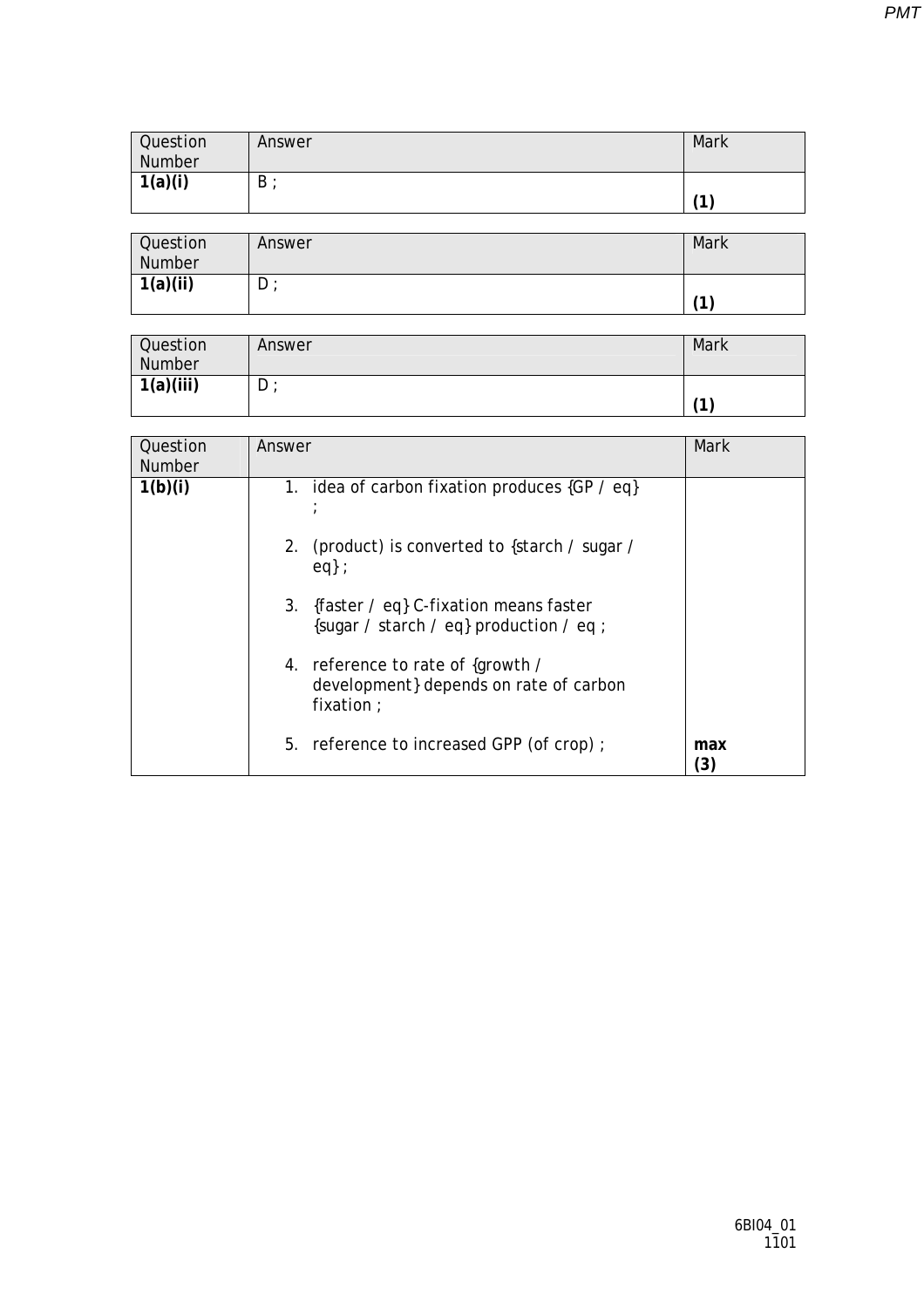| Question<br><b>Number</b> | Answer                                                                                                                                                                                                      | <b>Mark</b> |
|---------------------------|-------------------------------------------------------------------------------------------------------------------------------------------------------------------------------------------------------------|-------------|
| 1(b)(ii)                  | 1. reference to effect of temperature change<br>on {kinetic energy / movement} of<br>{molecules / particles / eq} / eq ;<br>2. therefore this effects number of {collisions /<br>enzyme-substrate complex}; |             |

| Question  | Answer                                                                                                              | Mark       |
|-----------|---------------------------------------------------------------------------------------------------------------------|------------|
| Number    |                                                                                                                     |            |
| 1(b)(iii) | 1. $A$ :                                                                                                            |            |
|           | [award if written in text instead]                                                                                  |            |
|           | Any four from:                                                                                                      |            |
|           | 2. idea that (in Central Europe)                                                                                    |            |
|           | {temperatures never reach 25°C / data                                                                               |            |
|           | for 25 °C is irrelevant} / $14$ °C is {within the                                                                   |            |
|           | range / close to the average temperature}                                                                           |            |
|           |                                                                                                                     |            |
|           | 3.<br>{mean / eq} temperatures (in Central<br>Europe) $\{15.25 / 15.3\}^{\circ}\text{C}$ ;                          |            |
|           | 4. A has highest rates of $CO2$ fixation at 14 <sup>o</sup> C<br>$/$ eq ;                                           |            |
|           | 5.<br>(therefore) A {will grow well / eq} in<br>temperature (range) of Central Europe / eq ;                        |            |
|           | 6. $\{B / C / D / E / F /$ others} would have<br>relatively low {growth / yield / eq} at $14^{\circ}$ C<br>$/$ eq ; | max<br>(5) |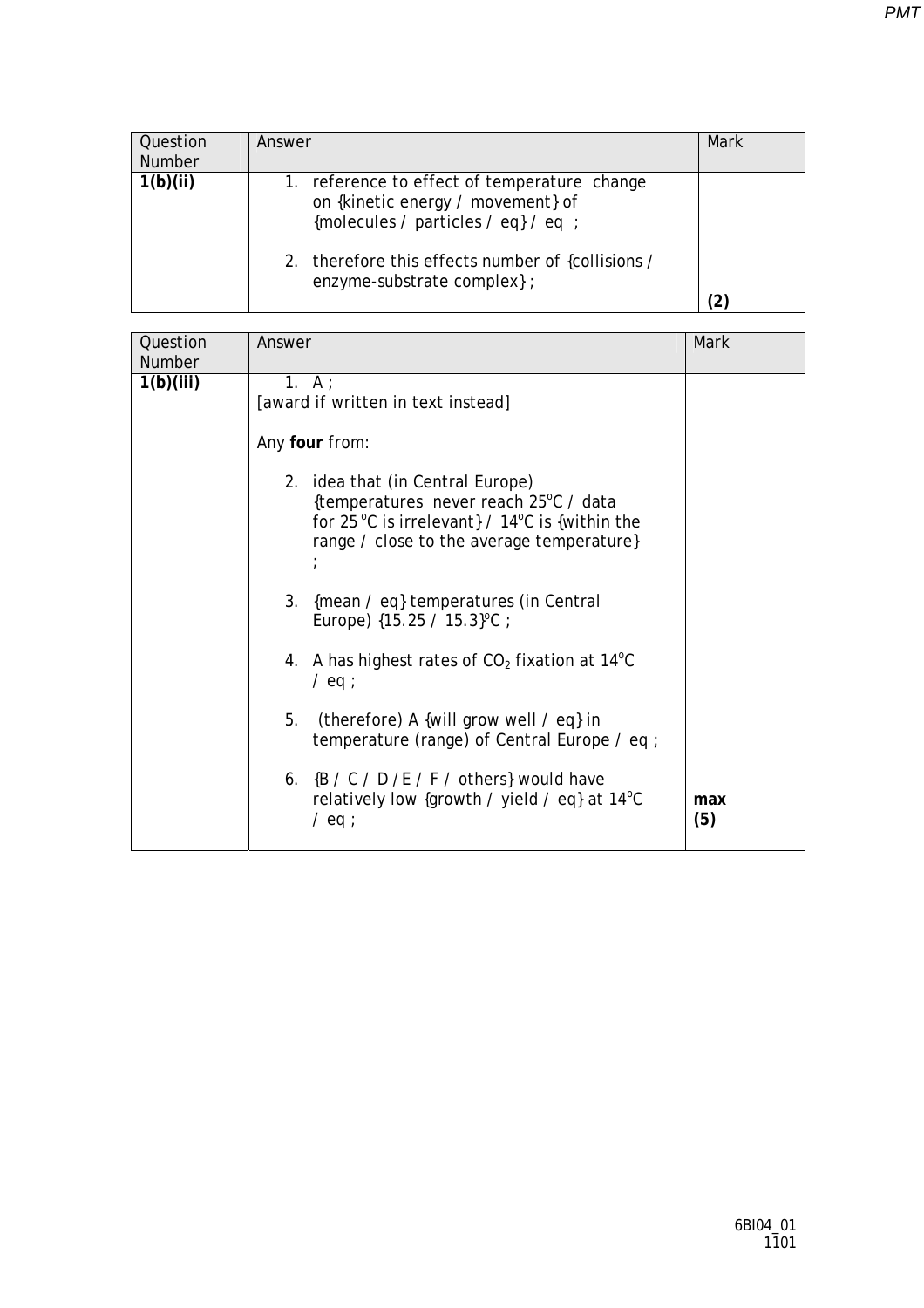| Question<br>Number | Answer                   |                  |                        |                                | Mark |
|--------------------|--------------------------|------------------|------------------------|--------------------------------|------|
| 2(a)               | Feature                  | Bacteria<br>only | <b>Viruses</b><br>only | <b>Both</b><br>bacteria<br>and |      |
|                    | Glycogen<br>granules     | $\mathbf X$      |                        | viruses                        |      |
|                    | Nucleic acids            |                  |                        | $\mathbf X$                    |      |
|                    | Protein coat<br>(capsid) |                  | $\boldsymbol{X}$       |                                |      |
|                    | 1 mark per row ;;;       |                  |                        |                                | (3)  |

| Question<br><b>Number</b> | Answer                                                                                                                                      | Mark       |
|---------------------------|---------------------------------------------------------------------------------------------------------------------------------------------|------------|
| 2(b)(i)                   | 1. viruses (and bacteria) involved;<br>(usually) antibiotics {are only effective<br>2.<br>against bacteria / do not affect viruses /<br>eq: |            |
|                           | {other medication / eq} needed to deal<br>3.<br>with viruses $/$ eq ;                                                                       | max<br>(2) |

| Question<br><b>Number</b> | Answer                                                                           | Mark |
|---------------------------|----------------------------------------------------------------------------------|------|
| 2(b)(ii)                  | both enrofloxacin and florfenicol named;<br>1.                                   |      |
|                           | 2. idea of {(high) effectiveness / eq} against<br>all three bacteria $\ell$ eq ; |      |
|                           | 3. above $\{80\% / 83\% \}$ / eq / average above<br>$90\%$ / eq ;                |      |
|                           |                                                                                  |      |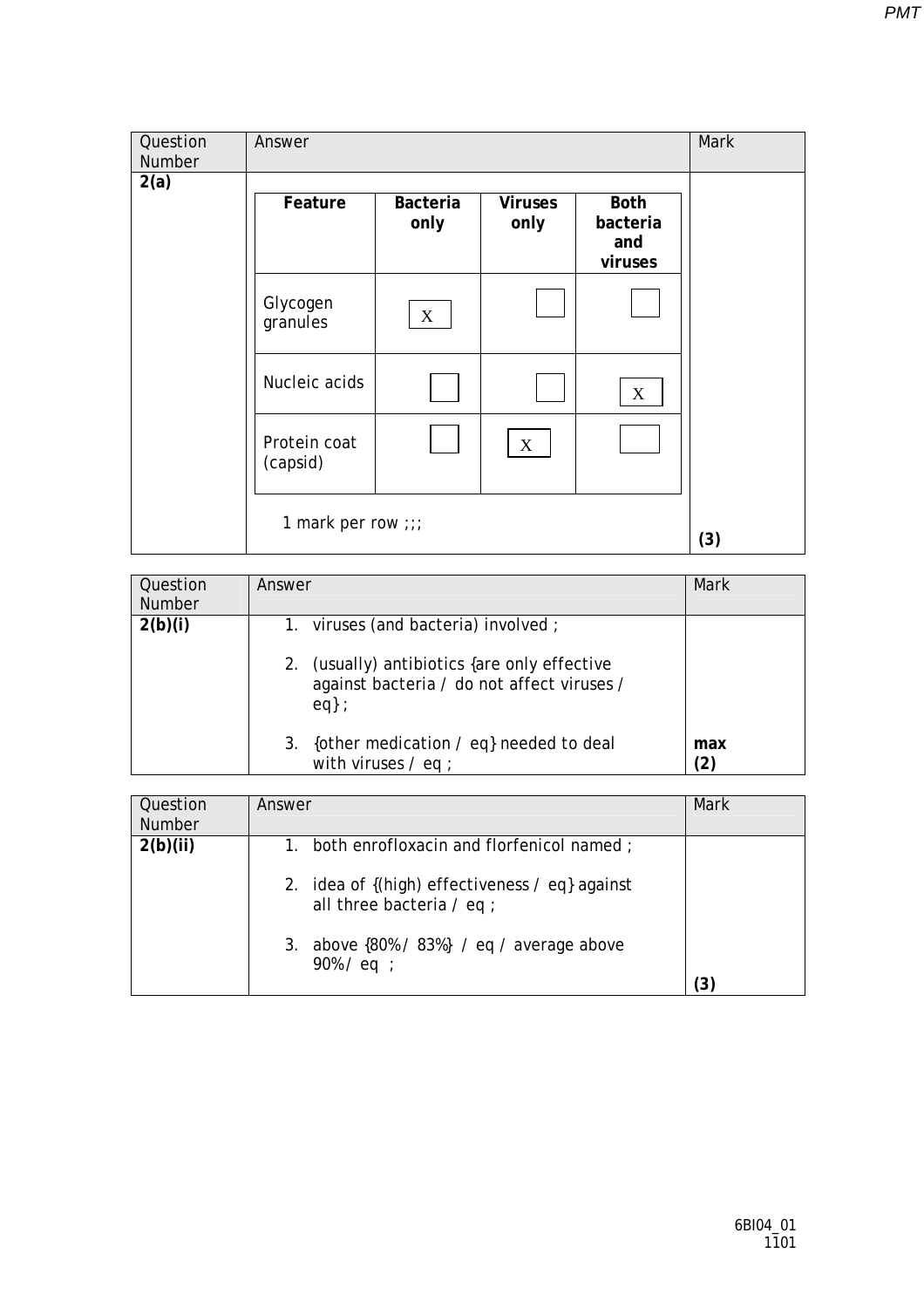| Question<br><b>Number</b> | Answer                                                                                             | Mark                     |
|---------------------------|----------------------------------------------------------------------------------------------------|--------------------------|
| 2(b)(iii)                 | 1. idea that antibiotic used is {most effective<br>/ eq} (against the known bacterium) ;           |                          |
|                           | idea that none of the antibiotics is 100%<br>$2_{-}$<br>effective / some bacteria {survive / eq} ; |                          |
|                           | 3. some bacteria {are resistant $\ell$ eq};                                                        |                          |
|                           | 4. idea of resistant strain {develops /<br>prevented };                                            | max<br>$\left[ 3\right]$ |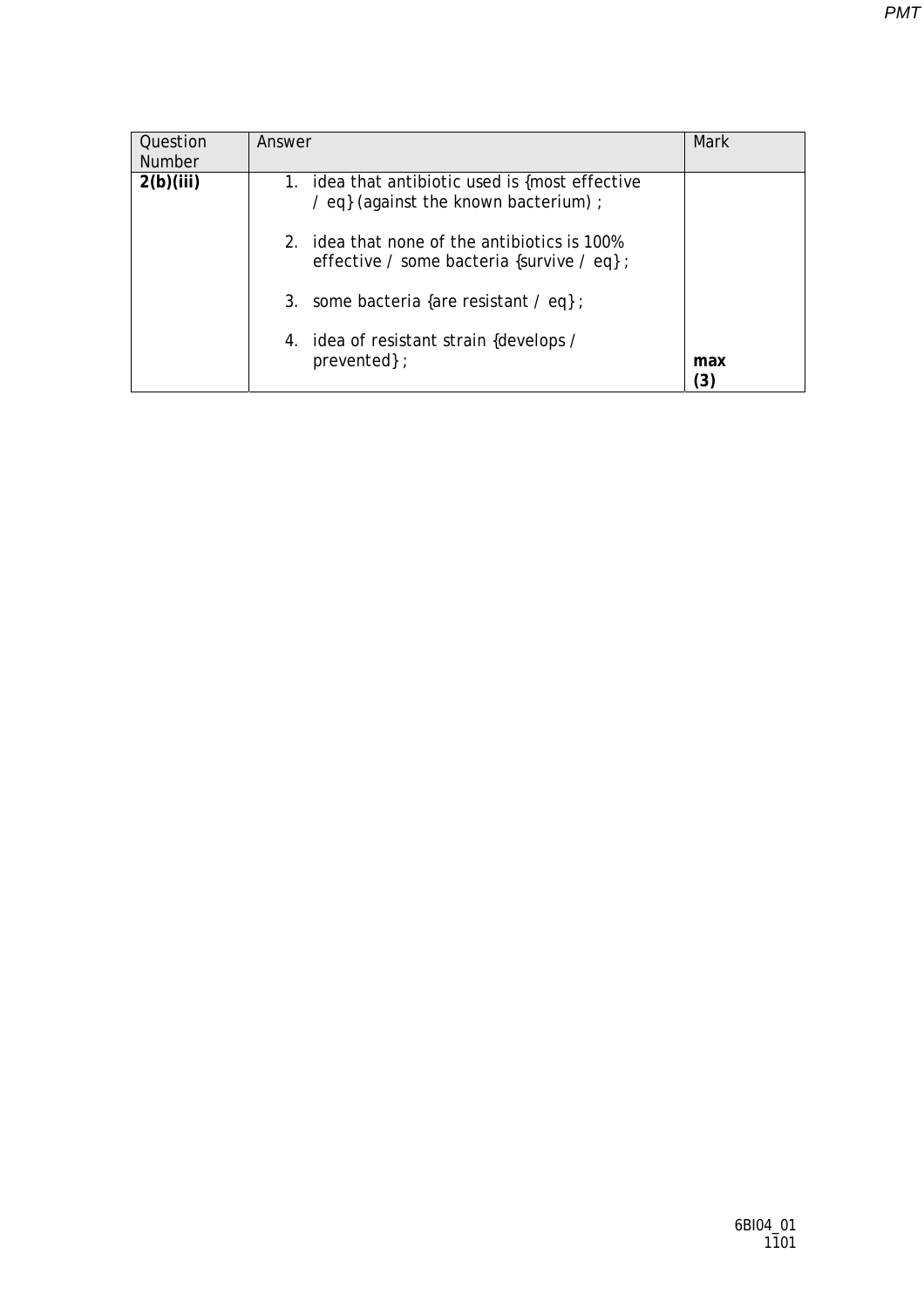| Question<br><b>Number</b> | Answer                                                     | Mark       |
|---------------------------|------------------------------------------------------------|------------|
| 3(a)                      | 1.<br>polysaccharide;                                      |            |
|                           | 2. unbranched / straight chain;                            |            |
|                           | 3. {beta $\beta$ } glucose ;                               |            |
|                           | 4. (1-4) glycosidic bonds (between glucose<br>molecules) ; |            |
|                           | 5. reference to intermolecular hydrogen<br>bonds $/$ eq ;  | max<br>(3) |

| Question      | Answer                 | Mark |
|---------------|------------------------|------|
| <b>Number</b> |                        |      |
| 3(b)          | xylem / sclerenchyma ; |      |
|               |                        | ٠,   |

| Question<br><b>Number</b> | Answer                                                                           | Mark       |
|---------------------------|----------------------------------------------------------------------------------|------------|
| 3(c)                      | 1. reference to {decomposition / decay /<br>putrefaction } (by microorganisms) ; |            |
|                           | 2. reference to respiration;                                                     |            |
|                           | 3. releases carbon dioxide for photosynthesis<br>$/$ eq ;                        |            |
|                           | 4. methane released in anaerobic (conditions);                                   |            |
|                           | 5.<br>(methane) available as fuel $\prime$ eq ;                                  | max<br>(3) |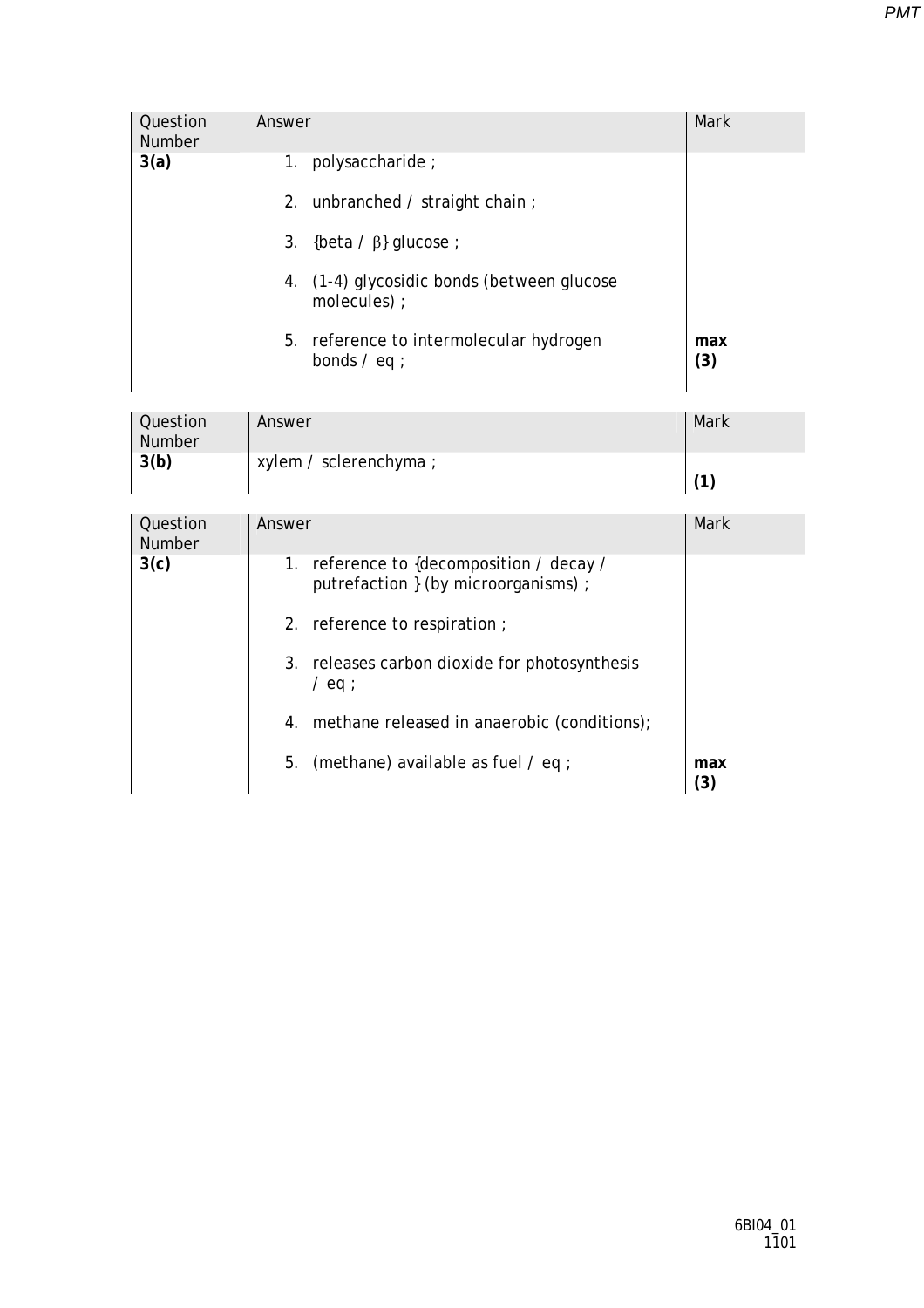| Question<br>Number | Answer                                                                                                                | Mark       |
|--------------------|-----------------------------------------------------------------------------------------------------------------------|------------|
| 3(d)(i)            | Any one from:                                                                                                         |            |
|                    | 1. reference to {increased / eq} income /                                                                             |            |
|                    | 2. in order to export fuel /                                                                                          |            |
|                    | 3. reference to more {jobs $\ell$ eq} $\ell$                                                                          |            |
|                    | 4. reduce imports of (fossil / bio) fuels /                                                                           |            |
|                    | 5. reference to biofuels {renewable /<br>sustainable } /                                                              |            |
|                    | 6. fossil fuels finite / eq /                                                                                         |            |
|                    | 7. {reduce use of / as alternative to} {fossil fuels<br>/ named e.g.} / reference to meeting carbon<br>targets / eq / |            |
|                    | 8. reference to no loss of {farmland / eq};                                                                           | max<br>(1) |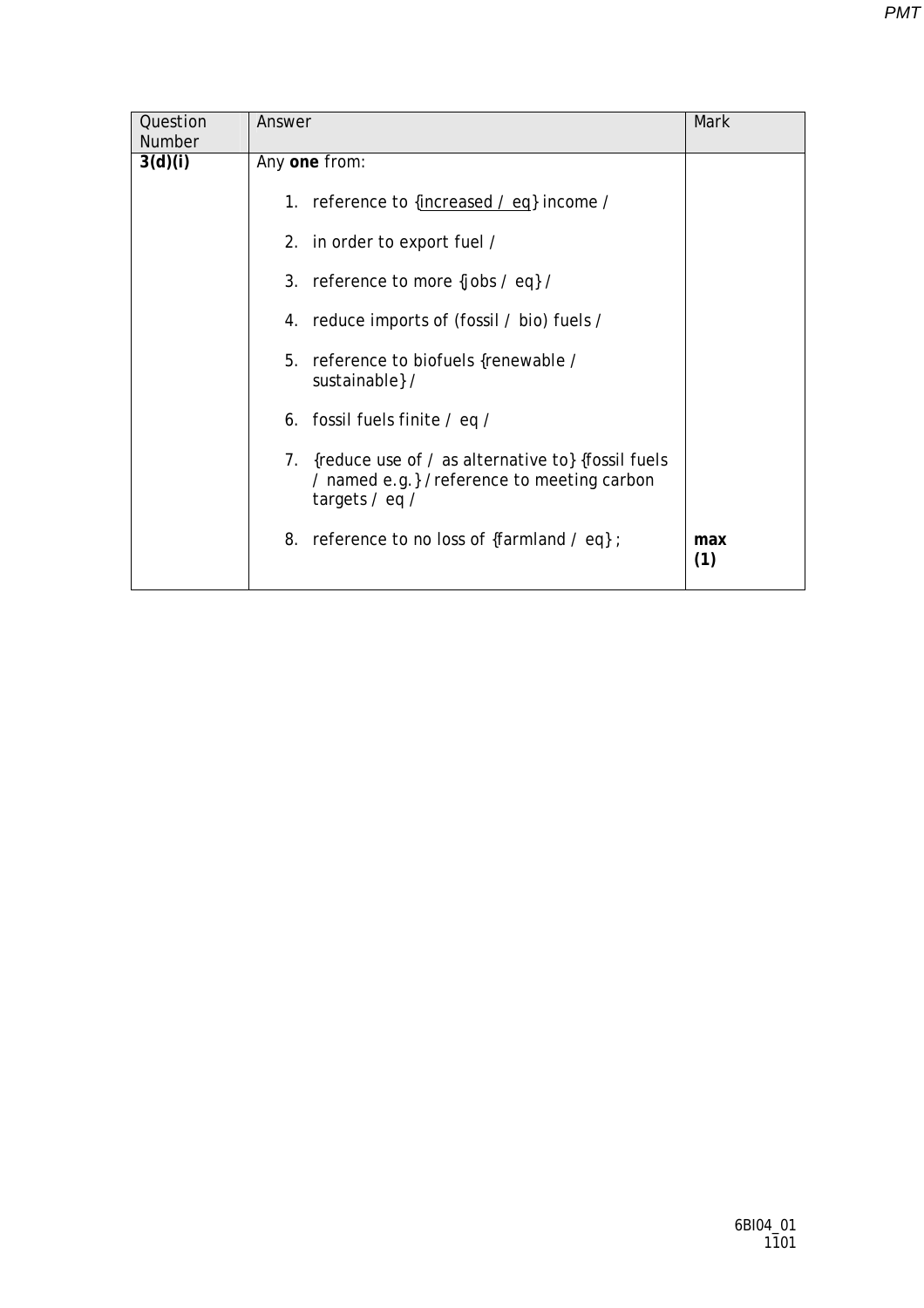| Question<br>Number | Answer                                                                                                                | Mark       |
|--------------------|-----------------------------------------------------------------------------------------------------------------------|------------|
| $*3(d)(ii)$<br>QWC | (QWC - Spelling of technical terms must be<br>correct and the answer must be organised in a<br>logical sequence)      |            |
|                    | 1. reference to (combustion of) biofuels<br>releases carbon dioxide {recently / eq}<br>removed from atmosphere / eq ; |            |
|                    | (therefore) there is no (net) increase in<br>2.<br>carbon dioxide (in atmosphere) / eq ;                              |            |
|                    | 3. carbon dioxide is a greenhouse gas / eq ;                                                                          |            |
|                    | 4. that {absorbs / traps / eq} {infra-red /<br>heat / long-wave} (radiation reflected<br>from Earth's surface);       |            |
|                    | 5.<br>reference to prevents {infra-red / heat /<br>long-wave} {escaping / eq} into space ;                            |            |
|                    | 6. reference to (therefore) mean<br>temperature of Earth's surface increases ;                                        |            |
|                    | 7. idea that carbon in peat(land) was<br>{trapped / eq} {a long time ago / eq} ;                                      |            |
|                    | 8. idea of peatland clearance releases carbon<br>dioxide :                                                            |            |
|                    | 9. idea that there is a (net) gain of carbon<br>dioxide (in the atmosphere) ;                                         |            |
|                    | 10. idea that removal of plants (during<br>clearance) reduces photosynthesis ;                                        |            |
|                    | 11. reference to carbon dioxide released from<br>(clearance) machinery ;                                              | max<br>(5) |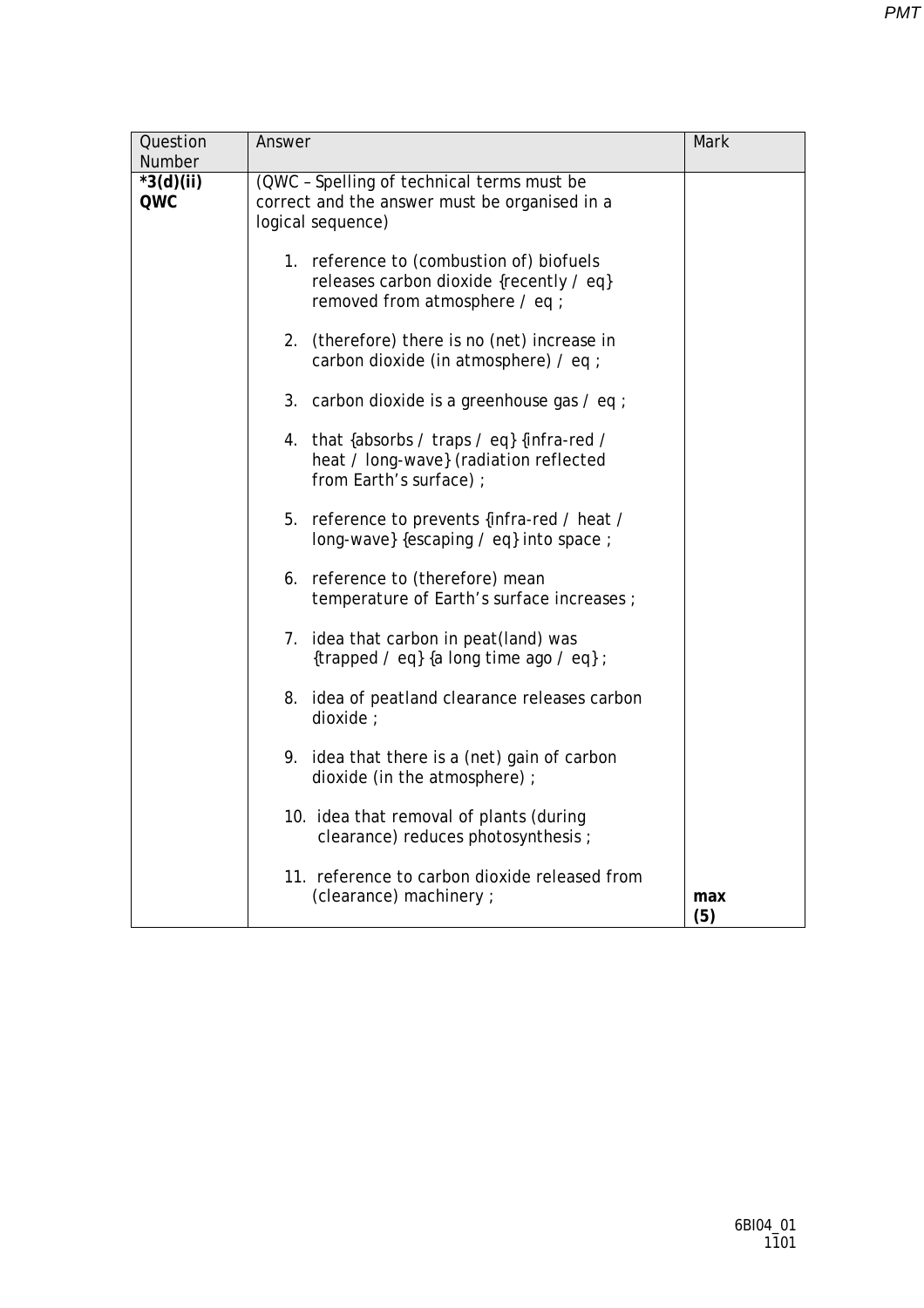| Question<br><b>Number</b> | Answer                                                                                                | Mark |
|---------------------------|-------------------------------------------------------------------------------------------------------|------|
| 4(a)(i)                   | Any characteristic symptom of TB e.g.<br>tubercules, bloody sputum, (general) body tissue<br>wastage; | (1)  |

| Question<br>Number | Answer | Mark       |
|--------------------|--------|------------|
| 4(a)(ii)           | $D$ :  | $\sqrt{4}$ |

| Question<br><b>Number</b> | Answer                                                                  | Mark       |
|---------------------------|-------------------------------------------------------------------------|------------|
| 4(a)(iii)                 | 1. idea of {bacterium / eq} recognised as<br>{non-self $\neq$ eq} ;     |            |
|                           | 2. reference to labelling of bacteria by<br>B {lymphocytes / cells} ;   |            |
|                           | 3. phagocytosis / phagocytic / phagocyte ;                              |            |
|                           | 4. descriptive detail of phagocytosis<br>(involving {bacterium / eq}) ; |            |
|                           | 5. reference to formation of vacuole ;                                  | max<br>(3) |

| Question      | Answer                                                                             | Mark |
|---------------|------------------------------------------------------------------------------------|------|
| <b>Number</b> |                                                                                    |      |
| 4(a)(iv)      | 1. {kills / eq} {bacteria / eq} in {stomach /<br>mouth / saliva / gastric juice} ; |      |
|               | 2. (by) {(hydrochloric) acid / lysozyme} ;                                         |      |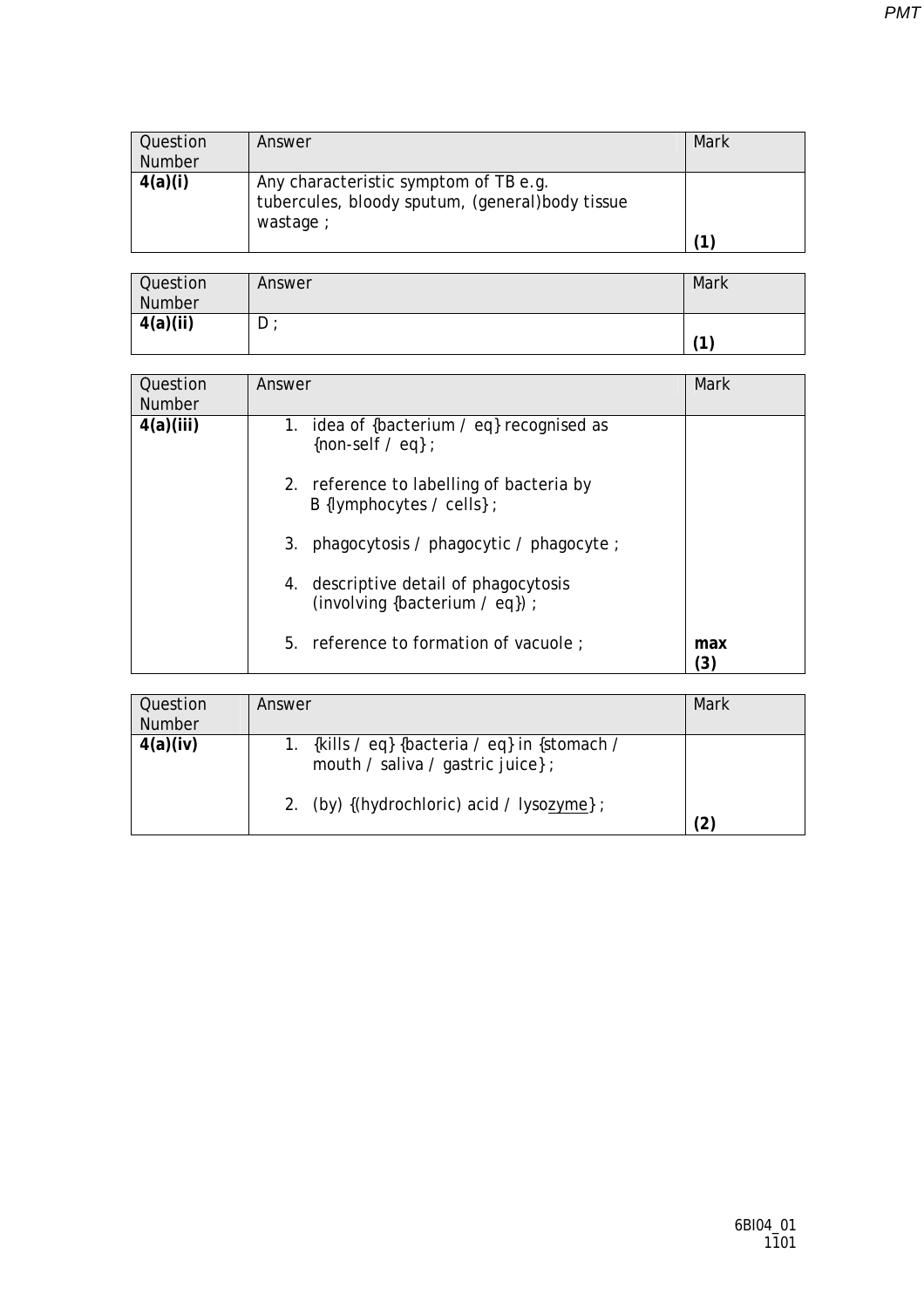| Question<br>Number | Answer                                                                                                                                                        | Mark       |
|--------------------|---------------------------------------------------------------------------------------------------------------------------------------------------------------|------------|
| $*4(b)QWC$         | (QWC - Spelling of technical terms must be correct<br>and the answer must be organised in a logical<br>sequence)                                              |            |
|                    | Supporting the hypothesis:                                                                                                                                    |            |
|                    | 1. both HIV and TB infection rates rise and<br>then fall $/$ eq ;                                                                                             |            |
|                    | 2. both HIV infection and TB infection increase<br>{from 1990 to 2000 / for the first 10 years} /<br>eq:                                                      |            |
|                    | Not supporting the hypothesis:                                                                                                                                |            |
|                    | TB infection falls from 2000 onwards but HIV<br>3.<br>continues to rise (until 2004) / eq ;                                                                   |            |
|                    | 4. different {parameters / measures / variables<br>/ eq} for the two infections / eq ;                                                                        |            |
|                    | General points:                                                                                                                                               |            |
|                    | 5. idea of {more {data / information / eq} is<br>needed / other factors (may be) involved};                                                                   |            |
|                    | 6. reference to need for statistical {analysis /<br>test                                                                                                      |            |
|                    | 7. such as correlation {data / test / named<br>example $};$                                                                                                   |            |
|                    | 8. there is no data that {links HIV infection<br>with TB infection / shows that people with<br>HIV also have TB / shows causal relationship<br>$\angle$ eq} ; | max<br>(4) |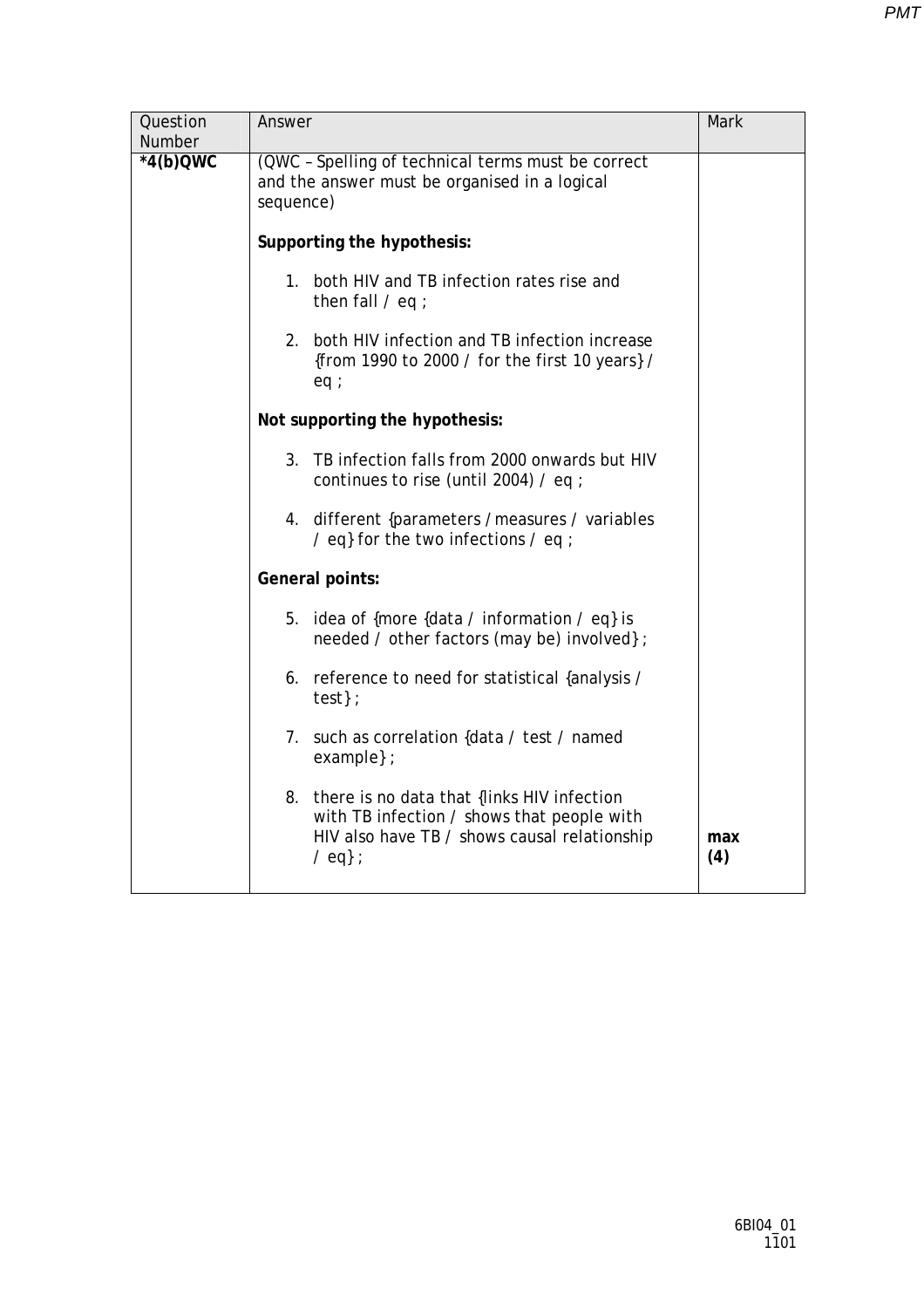| Question<br><b>Number</b> | Answer                                  | Mark |
|---------------------------|-----------------------------------------|------|
| 5(a)(i)                   | (abiotic factors) are non-living / eq ; | 1    |

| Question<br>Number | Answer | Mark       |
|--------------------|--------|------------|
| 5(a)(ii)           | ⌒<br>◡ | $\sqrt{4}$ |

| Question<br>Number | Answer | Mark |
|--------------------|--------|------|
| 5(b)(i)            | ◡      | 71   |

| Question<br><b>Number</b> | Answer |                                                                               | Mark |
|---------------------------|--------|-------------------------------------------------------------------------------|------|
| 5(b)(ii)                  | 1.     | make it {easier / easy} to {estimate /<br>measure / calculate / count} / eq ; |      |
|                           |        | 2. reference to more precise ;                                                |      |
|                           |        | 3. idea of each section would be 4%;                                          | max  |

| Question<br>Number | Answer                                                                   | Mark |
|--------------------|--------------------------------------------------------------------------|------|
| 5(b)(iii)          | (water) mint<br>(common) duckweed<br>(soft) rush<br>one correct 1 mark ; |      |
|                    | three correct 2 marks $\gamma$                                           | ′2)  |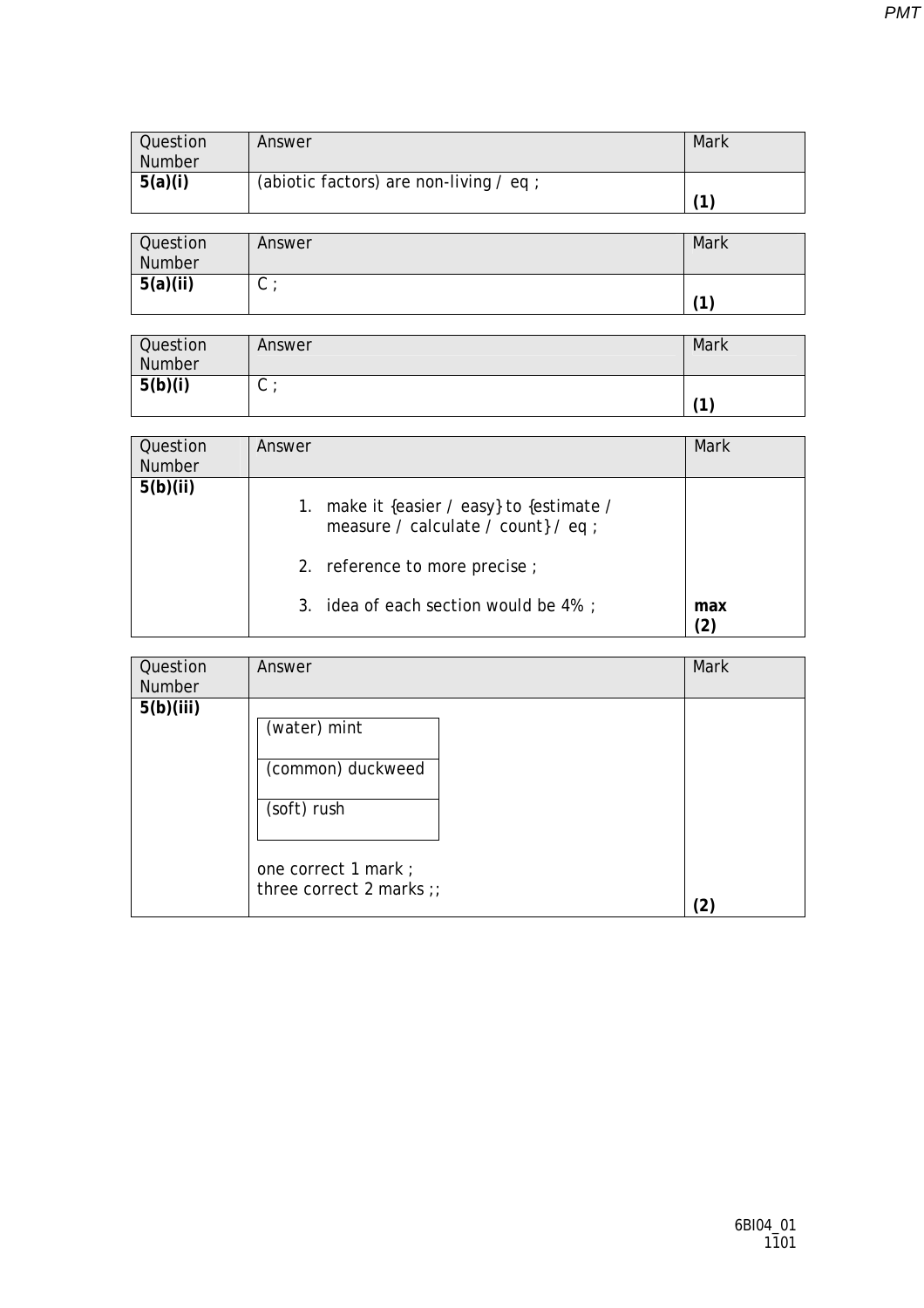| Question<br><b>Number</b> | Answer                                                                                                             | Mark       |
|---------------------------|--------------------------------------------------------------------------------------------------------------------|------------|
| 5(b)(iv)                  | {saturation / eq} not measured / depth of<br>1.<br>water does not give saturation data $\ell$ eq ;                 |            |
|                           | 2. no data on other {factors / variables /<br>conditions };                                                        |            |
|                           | 3. other {factors / variables / conditions}<br>may be {affecting distribution / not<br>controlled / confounding }; |            |
|                           | 4. named example $\ell$ eq ;                                                                                       |            |
|                           | 5. idea of only one set of data taken;                                                                             | max<br>(3) |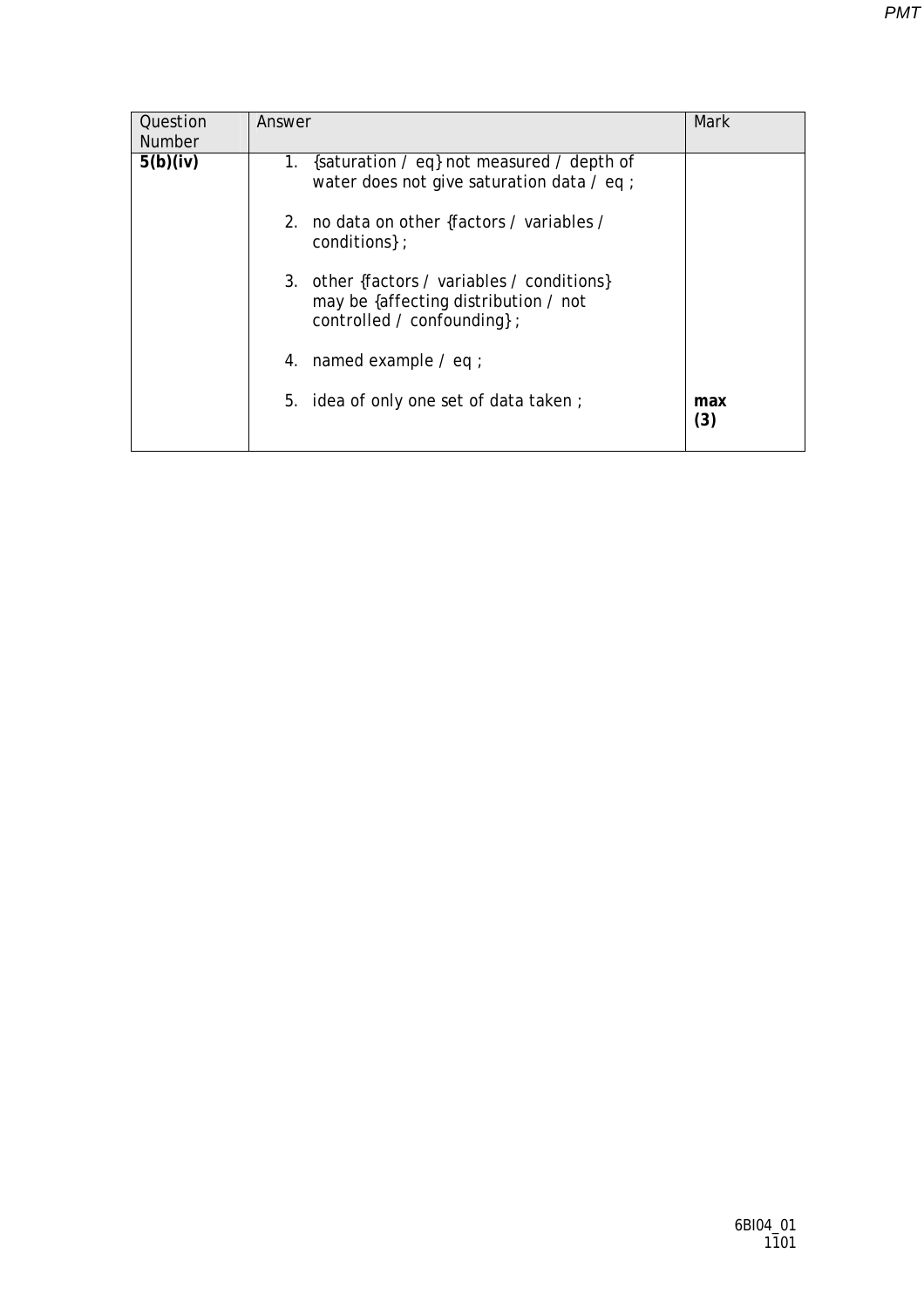| <b>Question</b><br>Number | Answer | Mark |
|---------------------------|--------|------|
| 6(a)(i)                   | ⌒<br>◡ |      |
|                           |        | 4    |

| Question<br>Number    | Answer | <b>Mark</b> |
|-----------------------|--------|-------------|
| $\overline{6(a)(ii)}$ | B      | 11          |

| Question<br>Number | Answer | Mark |
|--------------------|--------|------|
| $6(a)$ (iii)       | A      | 11   |

| Question<br><b>Number</b> | Answer                                                                                               | Mark       |
|---------------------------|------------------------------------------------------------------------------------------------------|------------|
| 6(b)                      | 1. idea of sequence of {bases / nucleotides}<br>on DNA determines sequence on (pre-)<br>$mRNA$ :     |            |
|                           | 2. reference to complementary base pairing<br>/ stated example e.g. AU / CG / GC / TA<br>(DNA: mRNA) |            |
|                           | 3. reference to formation of bonds by<br>condensation reaction ;                                     |            |
|                           | phosphodiester {bonds / links};<br>4.                                                                |            |
|                           | 5. reference to RNA-polymerase ;                                                                     | max<br>(3) |

| Question<br><b>Number</b> | Answer                                                                                                                                                                                                           | Mark |
|---------------------------|------------------------------------------------------------------------------------------------------------------------------------------------------------------------------------------------------------------|------|
| 6(c)(i)                   | 1. reference to {start / stop / nonsense}<br>$(codon)$ :<br>2. start (codon) needed to begin<br>{polypeptide synthesis / eq} / {stop /<br>nonsense} (codon) needed to end<br>{polypeptide synthesis /eq } / eq ; | (2)  |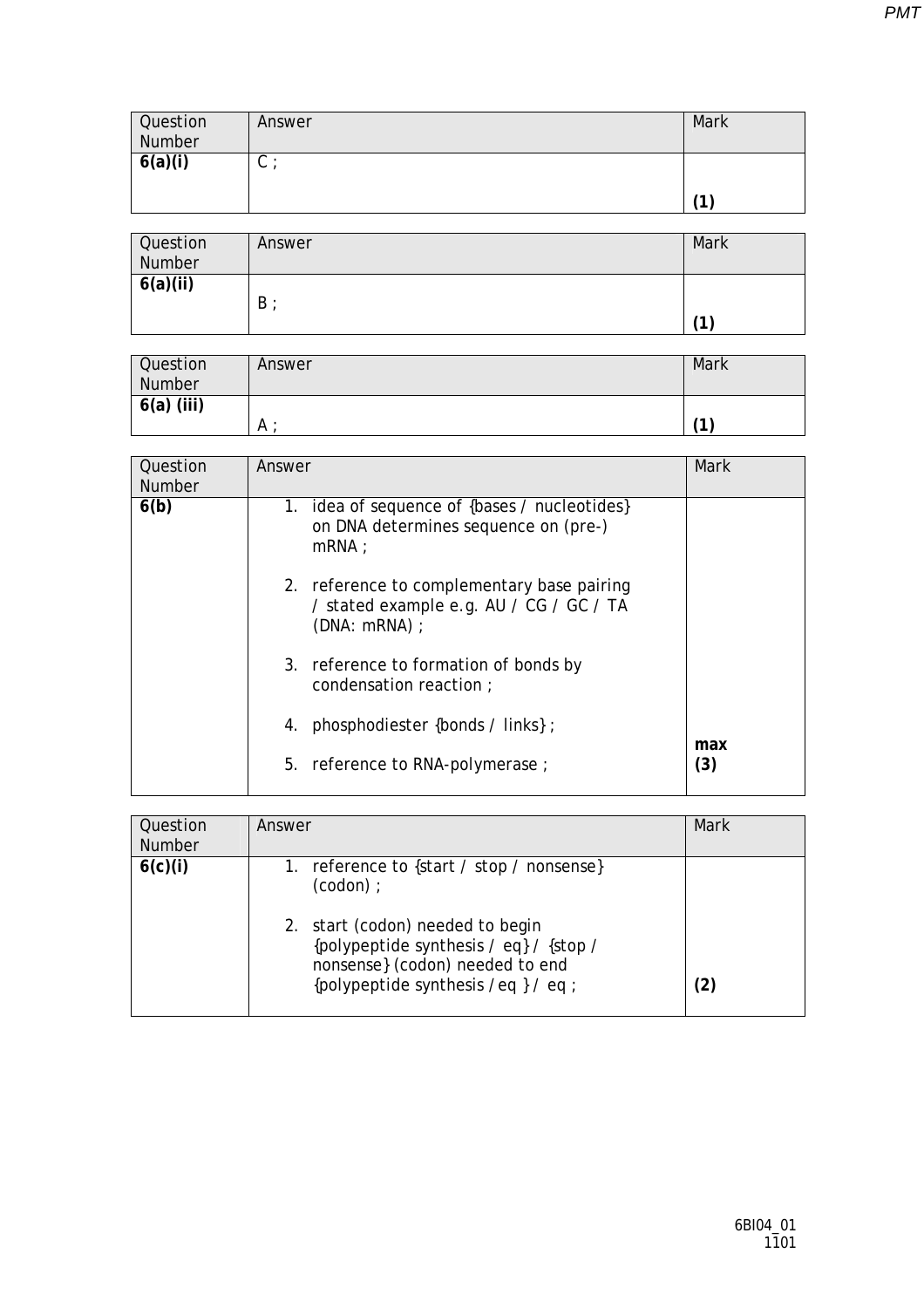| Question<br><b>Number</b> | Answer                                                                                                               | Mark       |
|---------------------------|----------------------------------------------------------------------------------------------------------------------|------------|
| 6(c)(ii)                  | 1. reference to {difference / variations / eq }<br>of {exons / mRNA} ;                                               |            |
|                           | 2. reference to different {primary structure<br>/ sequence of amino acids $\}$ ;                                     |            |
|                           | 3. reference to {secondary / tertiary }<br>structure of proteins depends on primary<br>{structure / sequence} / eq ; |            |
|                           | 4. due to {change in / different} bonds ;                                                                            |            |
|                           | {hydrogen / ionic / disulphide} bonds ;<br>5.                                                                        |            |
|                           | 6. reference to different 3D shape $\ell$ eq ;                                                                       | max<br>(3) |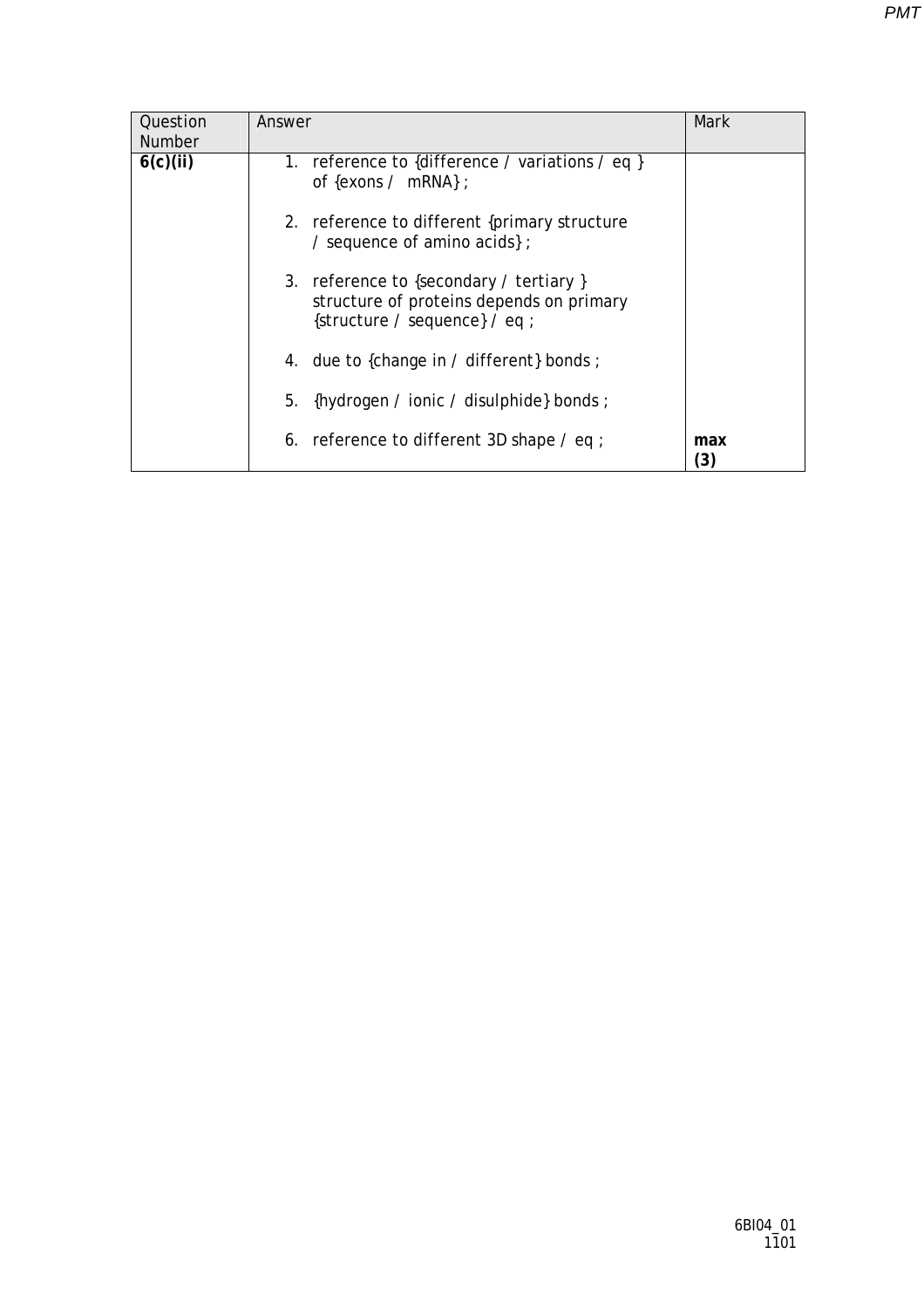| Question      | Answer                                                       | Mark |
|---------------|--------------------------------------------------------------|------|
| <b>Number</b> |                                                              |      |
| 7(a)(i)       | (the total of) all the alleles in a {population $\ell$ eq} ; |      |
|               |                                                              |      |
|               |                                                              | ′1∶  |

| Question<br>Number | Answer                                                                                                                     | Mark |
|--------------------|----------------------------------------------------------------------------------------------------------------------------|------|
| 7(a)(ii)           | the {proportion of / number of times occurring /<br>eq} for one allele within a {gene pool /<br>population $\ell$ eq $)$ ; |      |

| Question<br><b>Number</b> | Answer                                                                                                           | Mark |
|---------------------------|------------------------------------------------------------------------------------------------------------------|------|
| 7(b)(i)                   | 1. if allowed to interbreed $\ell$ eq ;<br>2. sub-species could (probably) produce<br>fertile offspring $/$ eq ; |      |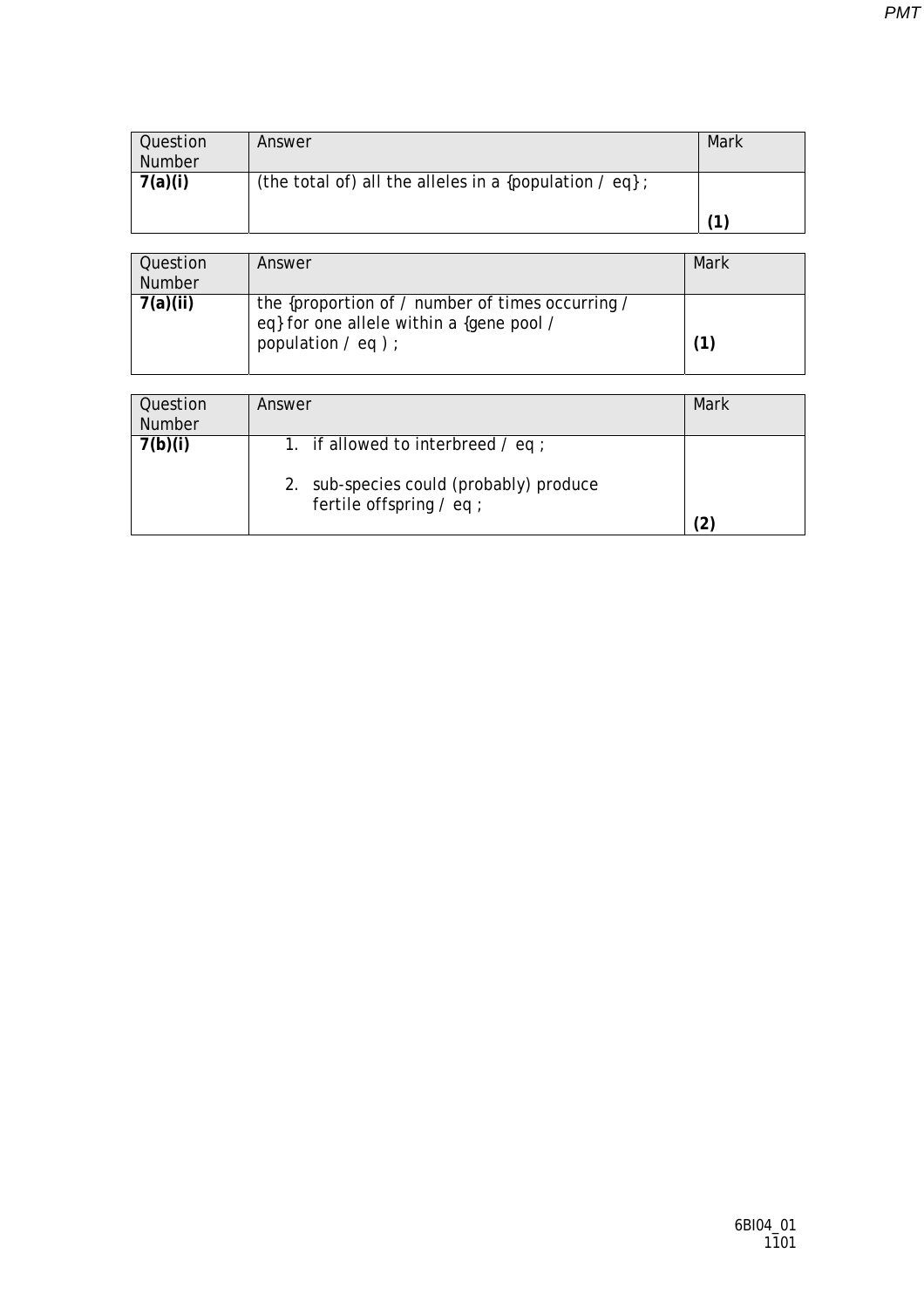| Question | Answer                                                                                                               | Mark       |
|----------|----------------------------------------------------------------------------------------------------------------------|------------|
| Number   |                                                                                                                      |            |
| 7(b)(ii) | (QWC - Spelling of technical terms must be<br>correct and the answer must be organised in a<br>logical sequence)     |            |
|          | 1. reference to a few (ancestral) boar<br>reaching the island;                                                       |            |
|          | 2. reference to (two populations)<br>{geographical separation / separated by<br>the sea / volcanic eruptions / eq} ; |            |
|          | 3.<br>populations {cannot <i>interbreed / eq}</i> ;                                                                  |            |
|          | 4. idea of gene flow between populations<br>{prevented / restricted};                                                |            |
|          | 5.<br>only a small number (on island) of other<br>boar for breeding / reference to founder<br>effect $/$ eq ;        |            |
|          | 6. reference to {restricted / limited / eq}<br>variety of alleles / eq ;                                             |            |
|          | 7. reference to <i>mutations</i> ;                                                                                   |            |
|          | different {environmental conditions /<br>8.<br>selection pressures / eq} on island<br>different from mainland;       |            |
|          | 9. reference to changes in allele frequencies                                                                        |            |
|          | 10. (leads to) { <i>phenotypic / physiological /</i><br>physical / behavioural} changes ;                            |            |
|          | 11. reference to possibility of (allopatric)<br>speciation;                                                          | max<br>(5) |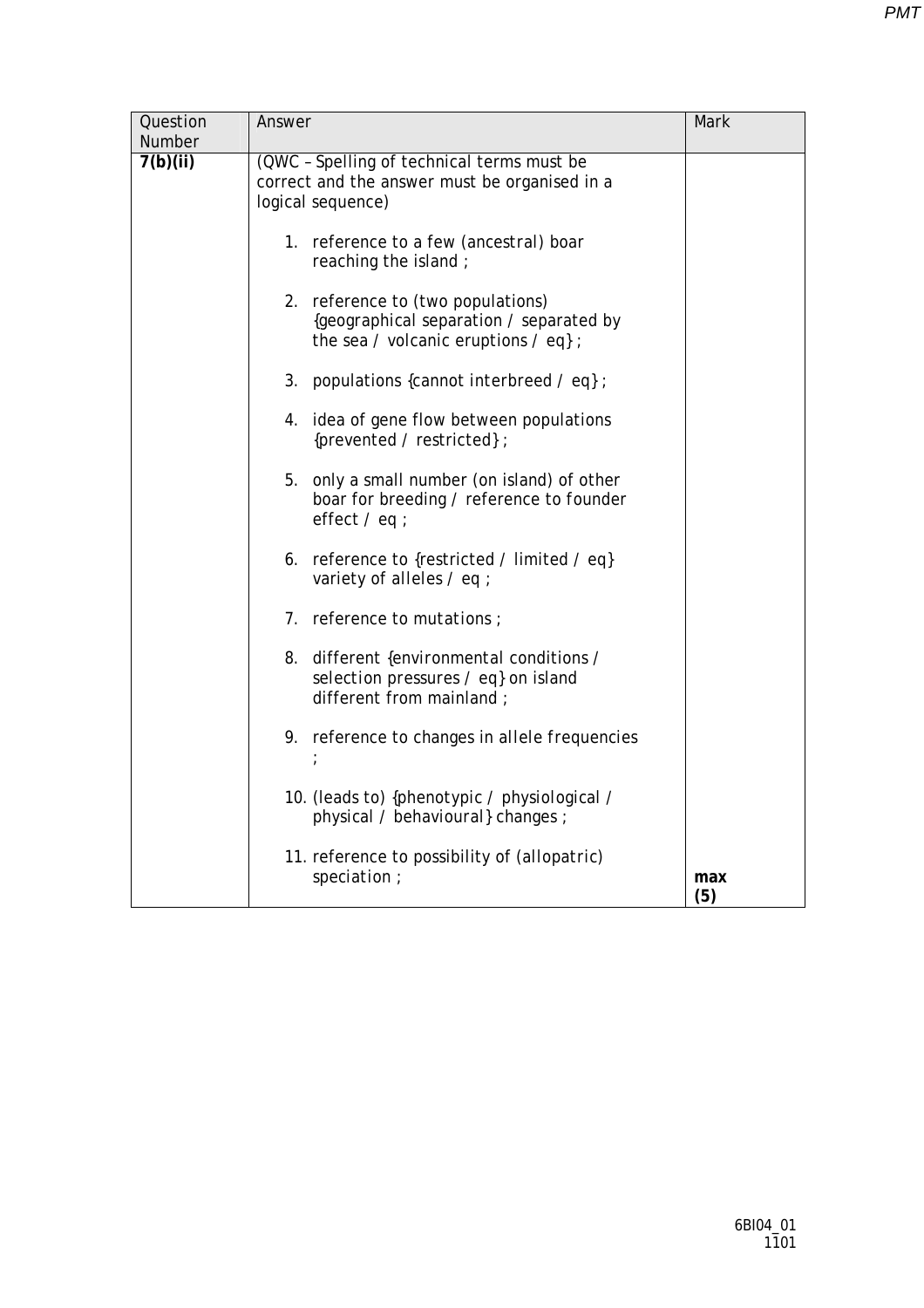| Question      | Answer                                                                                                                               | Mark      |
|---------------|--------------------------------------------------------------------------------------------------------------------------------------|-----------|
| <b>Number</b> |                                                                                                                                      |           |
| 7(b)(iii)     | 1. reference to {bands $\ell$ eq} produced ;                                                                                         |           |
|               | reference to {bands / eq} at certain<br>2.<br>{positions $\angle$ eq} ;                                                              |           |
|               | 3. common {bands / eq} contain similar {DNA<br>fragments $\ell$ eq} ;                                                                |           |
|               | 4. idea that the more similar the patterns<br>the {closer the relationship / more likely<br>to have {recent / eq} common ancestor} ; |           |
|               | idea that very few differences if still a<br>5.<br>sub-species ;                                                                     | max<br>3) |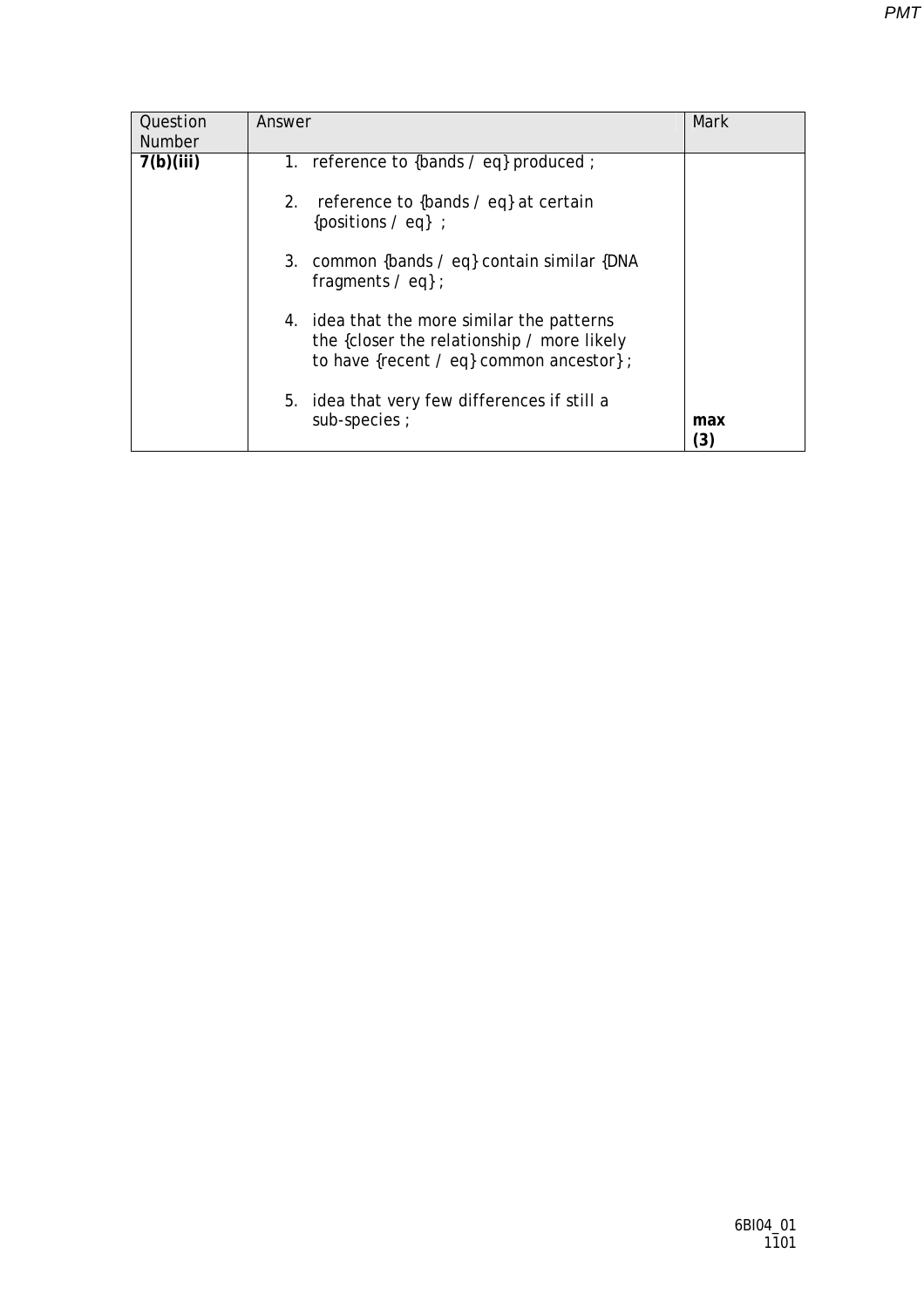| Question | Answer                                                                                                                                 |                  | Mark |
|----------|----------------------------------------------------------------------------------------------------------------------------------------|------------------|------|
| Number   |                                                                                                                                        |                  |      |
| 8(a)     |                                                                                                                                        |                  |      |
|          | Source of antibodies                                                                                                                   | Form of immunity |      |
|          |                                                                                                                                        |                  |      |
|          |                                                                                                                                        | B                |      |
|          |                                                                                                                                        | С                |      |
|          |                                                                                                                                        | А                |      |
|          | Note:<br>[accept descriptions instead of letters]<br>4 correct = $2$ marks<br>2 or 3 correct = $1$ mark<br>0 or 1 correct = 0 marks :: |                  |      |
|          |                                                                                                                                        |                  |      |

| Question<br>Number | Answer                                                                                                          | <b>Mark</b> |
|--------------------|-----------------------------------------------------------------------------------------------------------------|-------------|
| 8(b)               | (bacterium) is made of many different<br>1.<br>{polymers / chemicals / eq} / eq ;                               |             |
|                    | 2. which can act as antigens $\ell$ eq ;                                                                        |             |
|                    | 3. reference to B {lymphocytes $\prime$ cells};                                                                 |             |
|                    | 4. reference to (individual B-lymphocytes)<br>recognise specific antigens / antibodies<br>are specific $/$ eq ; |             |
|                    | 5. reference to {activation/eq} of B-<br>lymphocytes by T {lymphocytes / cells} ;                               |             |
|                    | 6. reference to mitosis (in B-lymphocytes or<br>$cells)$ ;                                                      |             |
|                    | 7. to {form / eq} genetically identical plasma<br>cells $\cdot$                                                 | max<br>(4)  |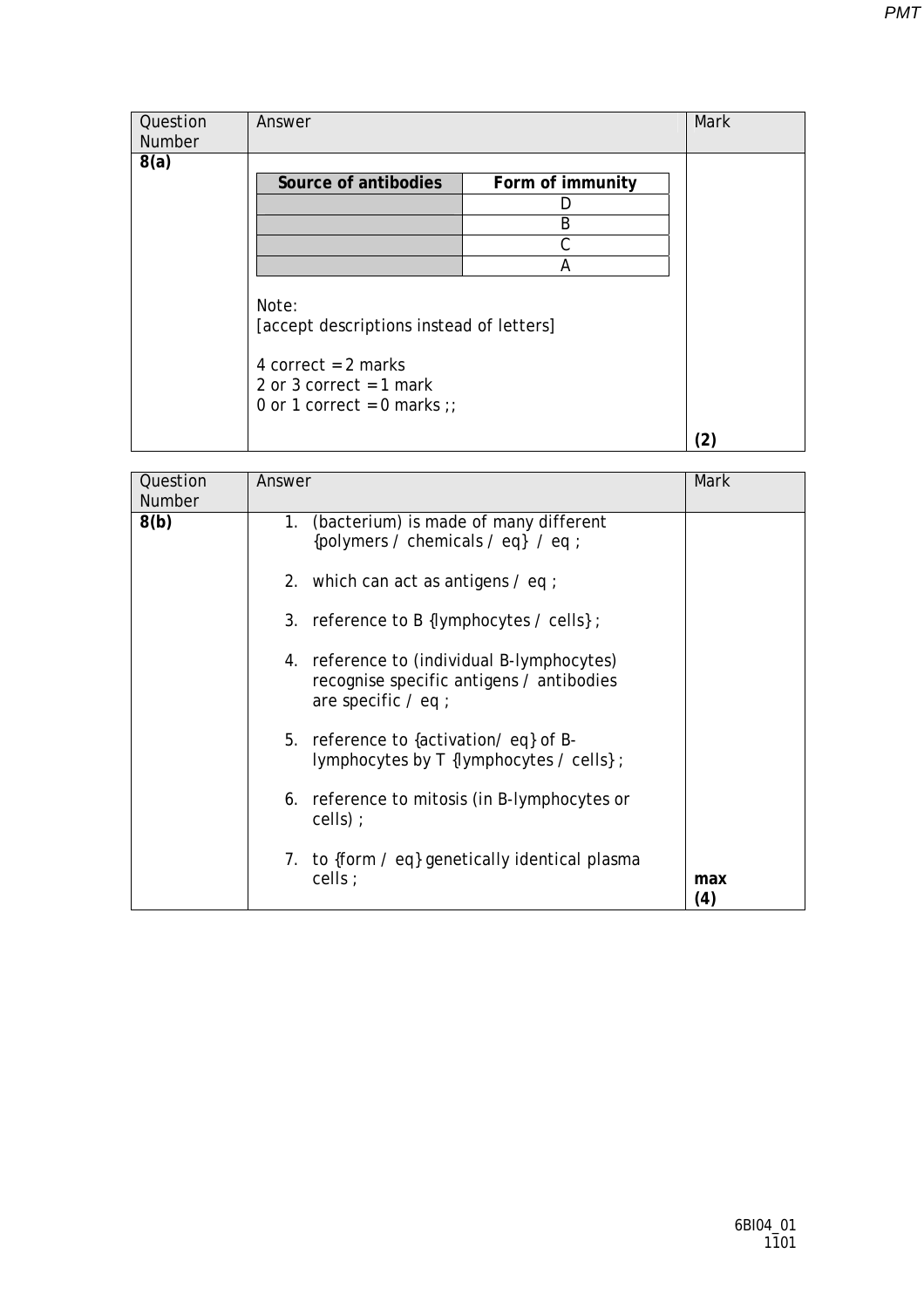| Question<br><b>Number</b> | Answer                                                                                         | Mark       |
|---------------------------|------------------------------------------------------------------------------------------------|------------|
| 8(c)                      | 1. specific {antigen / virus / pathogen /<br>bacterium / eq} can be {identified / eq} ;        |            |
|                           | 2. idea of {specific / monoclonal} antibody<br>binds to {specific $\prime$ only one} antigen ; |            |
|                           | 3. specific treatment can be given $\ell$ eq ;                                                 |            |
|                           | 4. avoids unnecessary use of {drugs /<br>treatment $/$ eq ;                                    |            |
|                           | 5.<br>more likely to be effective $\ell$ eq ;                                                  | max<br>(3) |